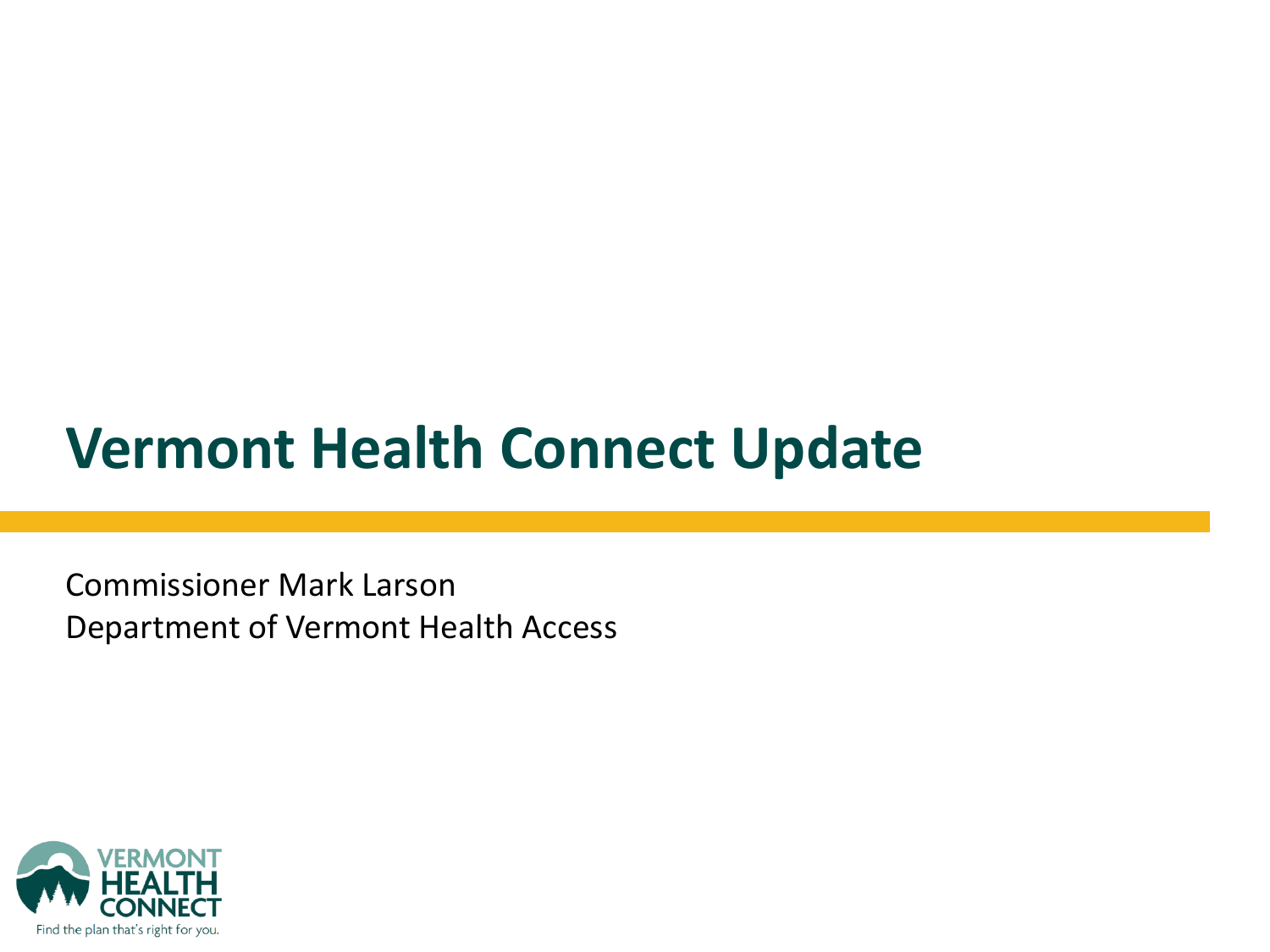# **Open Enrollment: Individual/Family Plans**

- Open Enrollment runs through March 2014
- For coverage that starts on the  $1<sup>st</sup>$  of the month, pick a plan by the  $15<sup>th</sup>$  and pay by the  $31<sup>st</sup>$  of the prior month

| <b>Pick Your Plan</b>   | By January 15 |
|-------------------------|---------------|
| <b>Pay Your Invoice</b> | By January 31 |
| <b>Start Your Plan</b>  | February 1    |

■ Starting this year, most Vermonters will be penalized for each month they go without health insurance

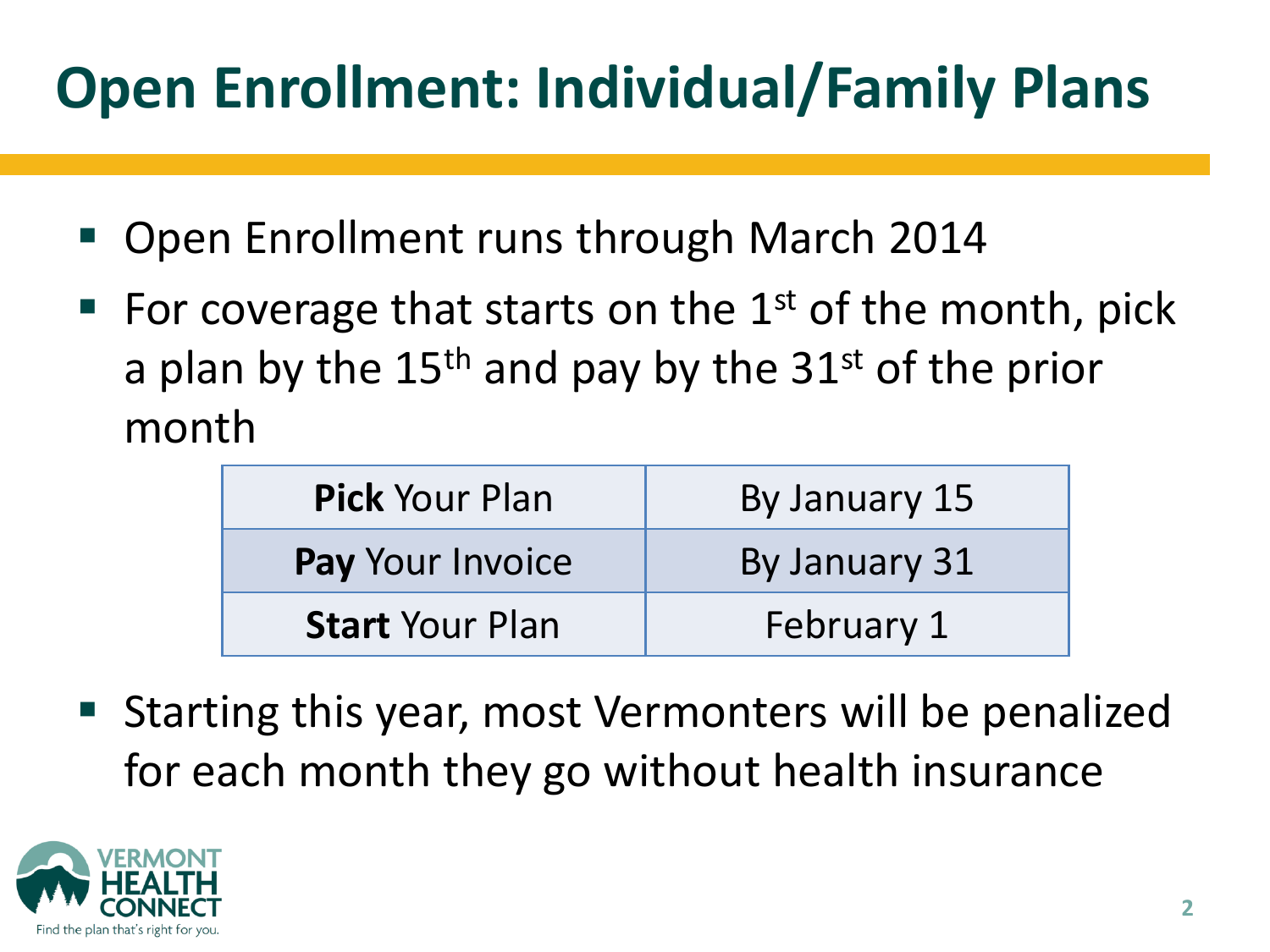### Number of Vermonters who have picked an individual or family plan to date:  $\approx$ 24,000

#### Catamount/VHAP/Individual <

About 18,000 Vermonters currently on Catamount, VHAP or who purchase insurance as individuals can sign up for coverage today through VHC, and if they do so by Dec. 23, they can be enrolled in a VHC plan for January 2014. Many will qualify for financial assistance through VHC. If they don't sign up through VHC for January coverage, their current coverage will be automatically extended for up to 3 months.

#### **Employees Enrolling** through VHC as Individuals

About 800 Vermonters work for small businesses that will no longer offer coverage in 2014. These employees have until Dec. 23 to sign up through VHC for coverage beginning Jan. 1. Many will qualify for financial assistance.

#### **Employees Enrolling** through VHC

About 3,500 Vermonters who work for small businesses that chose to enroll through VHC will have their 2013 coverage extended into 2014 until the premium processing functions for small businesses are operational.

#### 65,000

About 65,000 Vermonters are affected by federally-mandated health care reforms under the Affordable Care Act come Jan. 1. With the bumpy rollout of Vermont Health Connect (VHC) additional options were announced to ensure Vermonters could take advantage of VHC plans despite issues with the website and that no Vermonter saw a lapse in coverage. This chart shows how Vermonters will take advantage of those options.

#### **Sole Proprietors**

About 7,200 Vermonters who currently have insurance as sole proprietors or single-entity businesses can sign up now through VHC. Many will qualify for financial assistance and are encouraged to sign up through VHC before the Dec. 23 for Jan. 1 coverage. If these Vermonters do not sign up by Dec. 23, their current plans will be extended for up to 3 months.

#### **Employees Extending 2013 Plans**

About 5,800 Vermonters who work for small businesses are having their 2013 plans extended for up to 3 months after their employer took advantage of that extension option announced by the Governor in October.

#### **Employees Enrolled** in a VHC Plan for 2014

About 29,200 Vermonters who work for small businesses will be enrolled in a VHC plan for all of 2014. Two-thirds of these employees were directly enrolled by their employer with either Blue Cross or MVP under additional enrollment options announced by the Governor in October. The remaining 1/3 will be mapped to the plan that most closely resembles their current coverage.

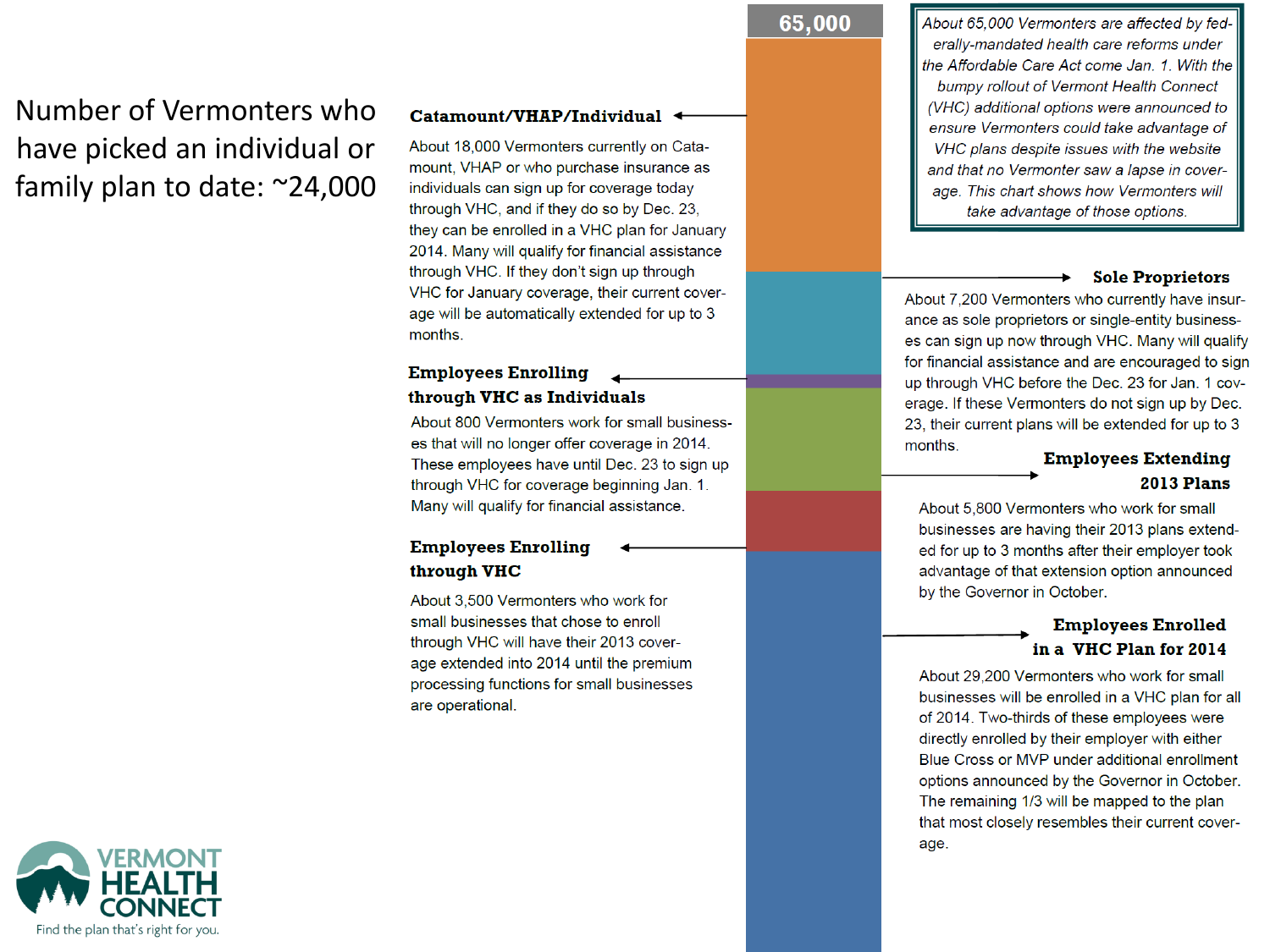# **Questions?**

- Toll-Free Call Center (855)899-9600
	- **Update**: Bringing in new staff and establishing an overflow center to meet increased demand
- Email: [VTHealthConnect@state.vt.us](mailto:VTHealthConnect@state.vt.us)
- **Insurance Carriers:** 
	- Blue Cross Blue Shield of Vermont: (800)255-4550
	- MVP Health Care: (800)825-5687
	- Delta Dental: (800)832-5700

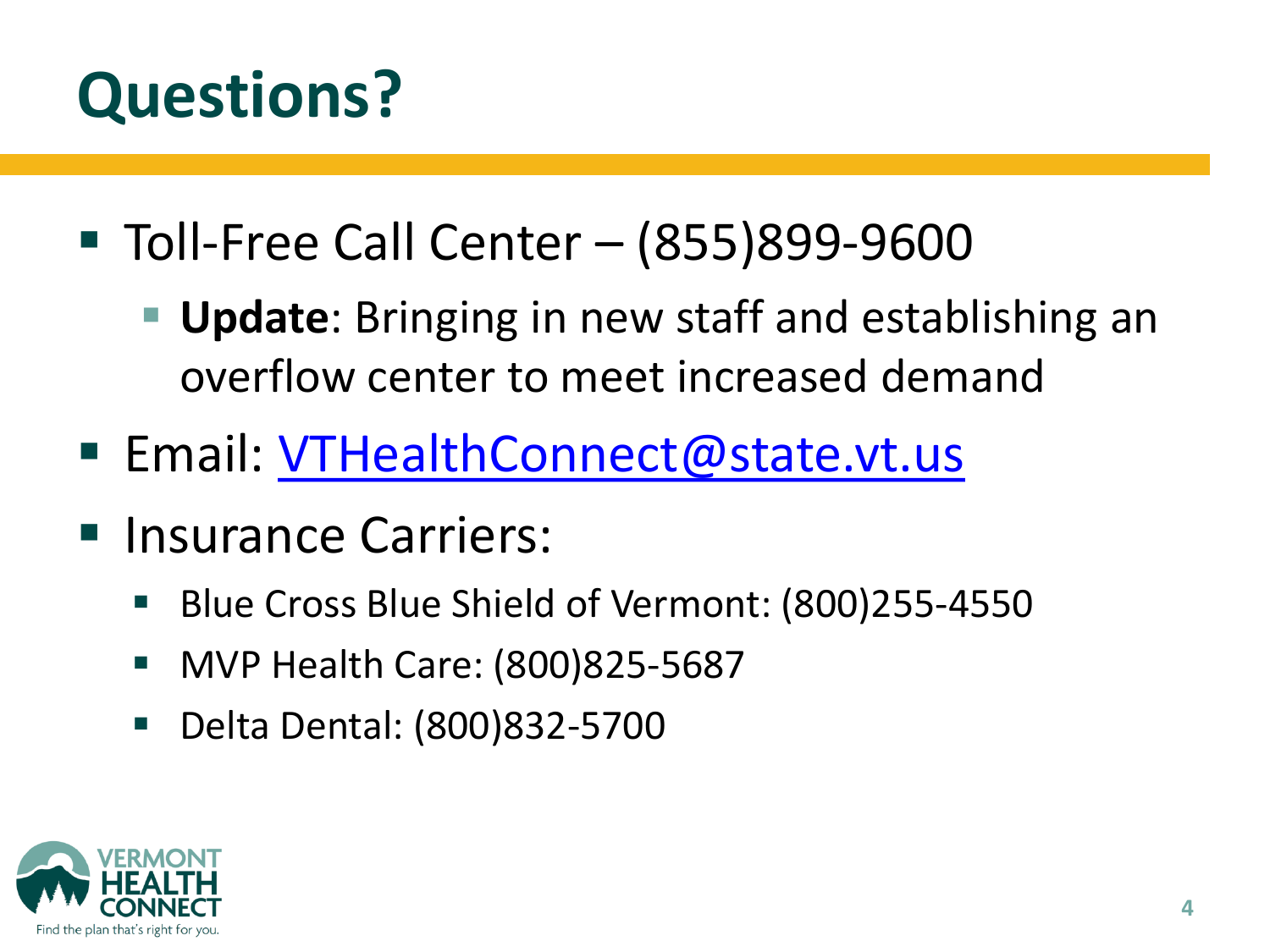# **Strengthening IT Implementation**

The State of Vermont will look at the implementation of Vermont Health Connect to strengthen the State's management of information technology projects moving forward.

The overall goal is to answer central questions such as:

- How can the SoV change its approach, staffing, or management structure going forward to improve implementation of future projects?
- What specific lessons learned should be incorporated into ongoing and future projects to reduce risks, improve implementation, and ensure success?